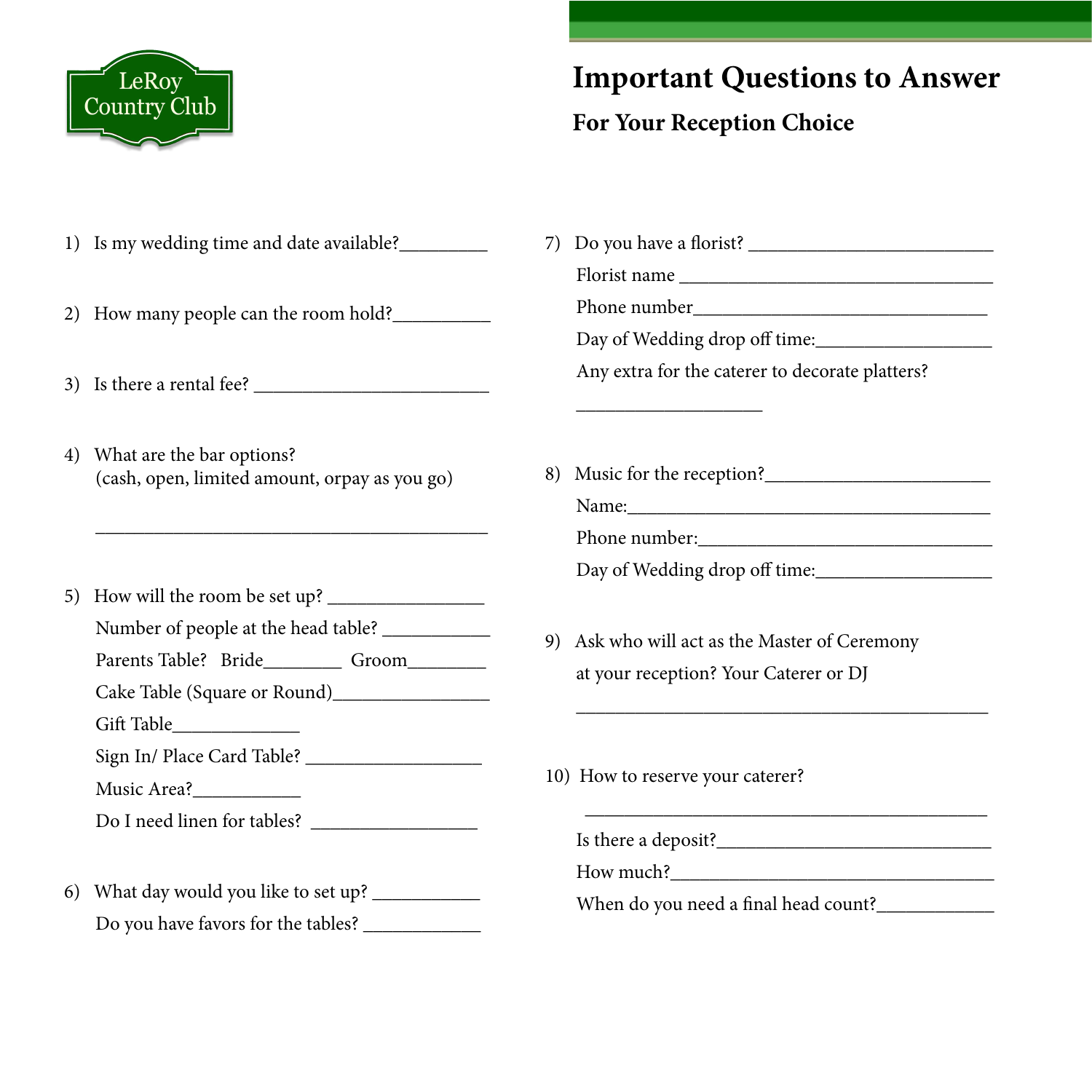

# **Event Planning Sheet**

Date of the Event

| Name of Client                                                                                                                                                                                                                   | LeRoy Clubhouse   Tent Off Clubhouse   Clubhouse Deck                                                                                                         |
|----------------------------------------------------------------------------------------------------------------------------------------------------------------------------------------------------------------------------------|---------------------------------------------------------------------------------------------------------------------------------------------------------------|
|                                                                                                                                                                                                                                  | Jones Hall   Off Site-Location:                                                                                                                               |
|                                                                                                                                                                                                                                  |                                                                                                                                                               |
|                                                                                                                                                                                                                                  |                                                                                                                                                               |
|                                                                                                                                                                                                                                  |                                                                                                                                                               |
| Work<br>Cell<br>Home                                                                                                                                                                                                             |                                                                                                                                                               |
| $\begin{minipage}{.4\linewidth} \textbf{Bride} / \textcolor{red}{\textbf{p}} \end{minipage}$<br>Address<br><u> 1989 - Johann Harry Harry Harry Harry Harry Harry Harry Harry Harry Harry Harry Harry Harry Harry Harry Harry</u> | $Group / \_$<br>Address <sup>-</sup><br><u> 1989 - Johann Harry Harry Harry Harry Harry Harry Harry Harry Harry Harry Harry Harry Harry Harry Harry Harry</u> |
| <b>Bride's</b><br>Parents <sup>-</sup><br><u> 1989 - Johann John Stone, mars eta berriaren 1980an hamarkada (h. 1980).</u>                                                                                                       | Parents<br><u> 1989 - Johann Harry Harry Harry Harry Harry Harry Harry Harry Harry Harry Harry Harry Harry Harry Harry Harry</u>                              |
| Ceremony On Site: Yes No                                                                                                                                                                                                         |                                                                                                                                                               |
|                                                                                                                                                                                                                                  | Receiving Line On Site: Yes<br>N <sub>0</sub>                                                                                                                 |
|                                                                                                                                                                                                                                  |                                                                                                                                                               |
|                                                                                                                                                                                                                                  |                                                                                                                                                               |
| Licensed Bakery:<br>N <sub>o</sub><br>Yes                                                                                                                                                                                        |                                                                                                                                                               |
| Cut and Serve:<br>Yes<br>N <sub>0</sub>                                                                                                                                                                                          |                                                                                                                                                               |
|                                                                                                                                                                                                                                  |                                                                                                                                                               |
|                                                                                                                                                                                                                                  |                                                                                                                                                               |
| Leaving extra flowers to decorate<br>platters and buffet<br>Yes<br>N <sub>o</sub>                                                                                                                                                |                                                                                                                                                               |
| DJ (Greg 905-7453)                                                                                                                                                                                                               |                                                                                                                                                               |
|                                                                                                                                                                                                                                  |                                                                                                                                                               |
|                                                                                                                                                                                                                                  |                                                                                                                                                               |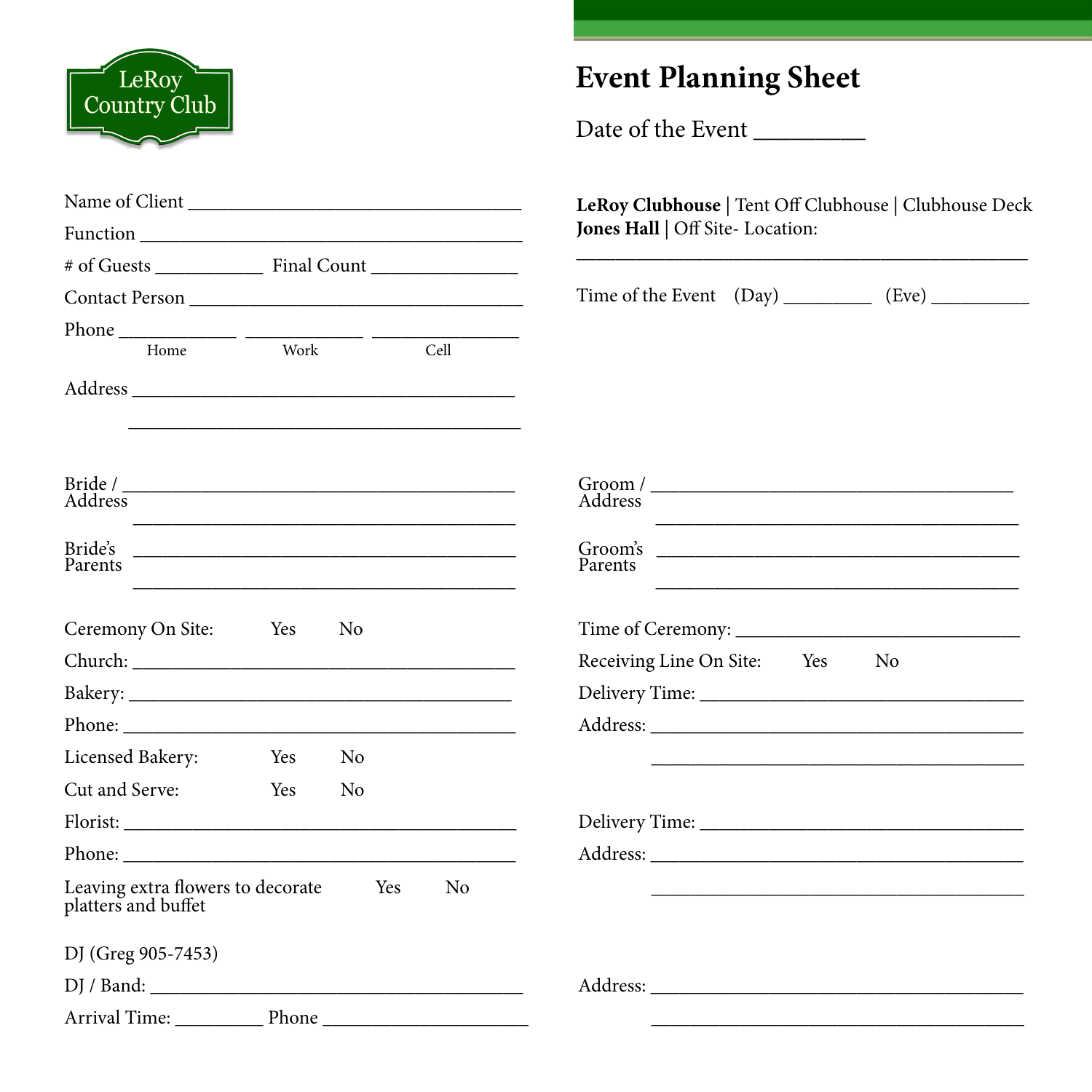| Maid of Honor                                                                                                                          |  |
|----------------------------------------------------------------------------------------------------------------------------------------|--|
|                                                                                                                                        |  |
|                                                                                                                                        |  |
| Phone:                                                                                                                                 |  |
|                                                                                                                                        |  |
|                                                                                                                                        |  |
| Linen Color: White or Off White                                                                                                        |  |
|                                                                                                                                        |  |
| *** Linen cost is the exact amount billed (50-250 people not to exceed \$60.00-\$175.00) unless you choose from the Executive Package. |  |

## **Party Setup**

| Head Table:                                             | Yes No |                              |     |      |                              |     |    |                                                               |
|---------------------------------------------------------|--------|------------------------------|-----|------|------------------------------|-----|----|---------------------------------------------------------------|
| # of Guest Tables: __________                           |        | Guests/Table: ______________ |     |      |                              |     |    |                                                               |
| Assigned Seating: Yes No                                |        | Place Cards:                 | Yes | No   |                              |     |    | Resercved Tables: Yes No #                                    |
| Buffet Lines: # of Lines ______                         |        | Carving Station: Yes No      |     |      | Hors d'Oeuvres Table: Yes No |     |    |                                                               |
| Cake Table:: Round ________                             |        | Banquet ________             |     |      | Punch Table: Yes             |     | No |                                                               |
| Registration Table: Yes No                              |        |                              |     |      | Sweets Table:                | Yes | No |                                                               |
| Gift Table: Yes No                                      |        | DJ Table: Yes                |     | No r |                              |     |    |                                                               |
|                                                         |        |                              |     |      |                              |     |    |                                                               |
| <b>Bar Request</b>                                      |        |                              |     |      |                              |     |    |                                                               |
|                                                         |        |                              |     |      |                              |     |    | # of Hours:: _________ Before Meal: ______ After Meal : _____ |
| During Dinner: Open Cash                                |        | Closed                       |     |      |                              |     |    |                                                               |
| Toast: Yes No All guest Head Table Only Reserved Tables |        |                              |     |      |                              |     |    |                                                               |

| Wine Toast: | House or Special | Non-Alcoholic Toast: Yes | N <sub>0</sub> |
|-------------|------------------|--------------------------|----------------|

Champagne Toast: \_\_\_\_\_\_\_\_ House or Special \_\_\_\_\_\_\_\_\_\_\_\_\_\_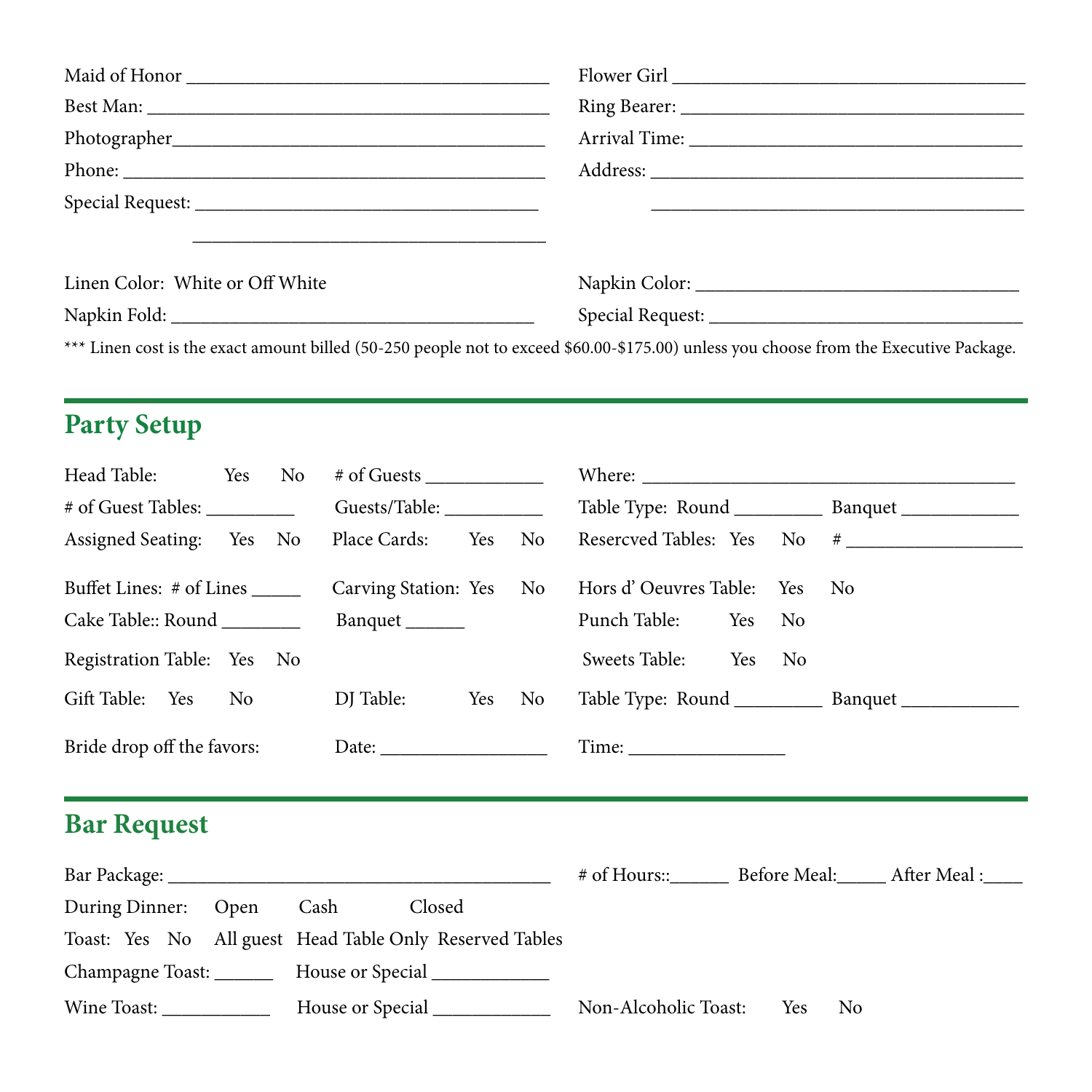| Wine with Dinner:                  | Yes | No.           |     |                | Type of Wine:   |            |
|------------------------------------|-----|---------------|-----|----------------|-----------------|------------|
| Carafes on the Tables: Yes         |     | No.           |     |                | Corkage Fee: \$ | per bottle |
| Punch: Alcoholic                   |     | Non-Alcoholic |     |                | Type of Punch:  |            |
| Punch Fountain: \$15.00 Rental Fee |     |               | Yes | N <sub>0</sub> |                 |            |

### **Time of Event Recap**

|             | <b>Wedding Time</b>       |    | Dinner                        |  |
|-------------|---------------------------|----|-------------------------------|--|
|             | Pictures                  |    | Call for Seconds and Clearing |  |
|             | Guest Arrival at Site     |    | <b>Bridal Dance</b>           |  |
|             | Bar Open / Hors d'Oeuvres |    | Cut the Cake                  |  |
|             | Toast                     |    | Put the Sweets Out            |  |
|             |                           |    |                               |  |
|             |                           |    |                               |  |
| Deposit: #1 | #2                        | #3 | #4                            |  |

Deposit is due when the reservation is booked. The deposit will act as a non-refundable deposit.

**No date will be held without a deposit. Prices are guaranteed 120 days prior to the date of the event.**

The deposits are as follows:

 LeRoy Country Club Clubhouse: \$100.00 Jones Hall (or off property catering events): \$250.00

Please note, the deposit will be applied toward your final invoice. The balance will be paid in full 24 hours prior to the event or the day of the event, by cash, bank check, money order or personal check with DL. If paid with a credit card, please add 2.5% to the total of the bill. Your final count is given the Tuesday before your party with a 10% variance either way.

#### **Fees/Tax/Service Charge:**

18% service charge for Buffet Dinners and 20% service charge for Served Dinners and applicable NYS sales tax is in addition to the other prices. **Please make all checks payable to LeRoy Country Club.**

| Thank you for your business,        |               |
|-------------------------------------|---------------|
| <b>Barbie Gozelski 585.261.2592</b> | <b>Client</b> |

 $x:$   $\cdots$   $\cdots$   $\cdots$   $\cdots$   $\cdots$   $\cdots$   $\cdots$   $\cdots$   $\cdots$   $\cdots$   $\cdots$   $\cdots$   $\cdots$   $\cdots$   $\cdots$   $\cdots$   $\cdots$   $\cdots$   $\cdots$   $\cdots$   $\cdots$   $\cdots$   $\cdots$   $\cdots$   $\cdots$   $\cdots$   $\cdots$   $\cdots$   $\cdots$   $\cdots$   $\cdots$   $\cdots$   $\cdots$   $\cdots$   $\cdots$   $\cdots$